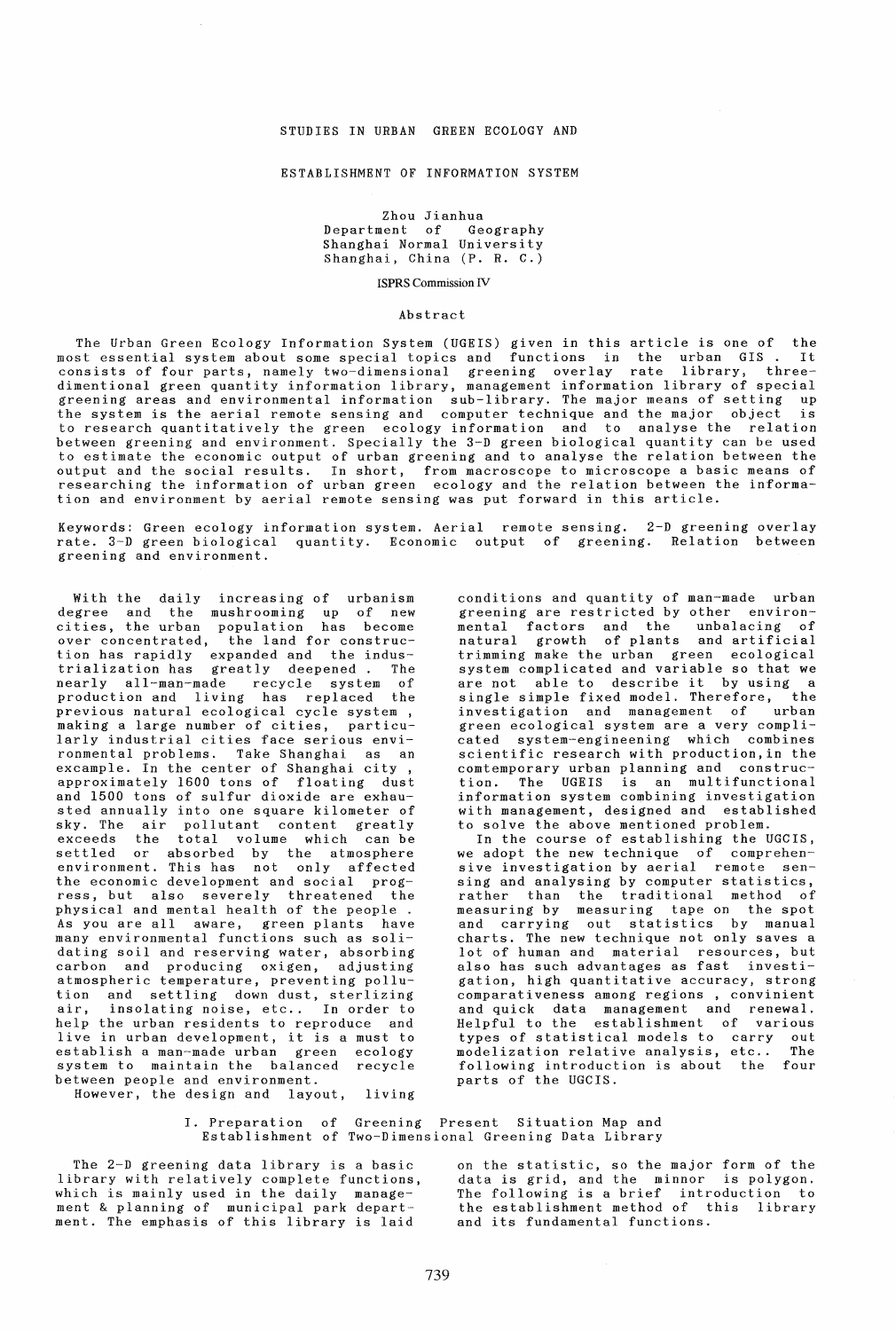1. information source and basic maps<br>The first step of establishing the lib-

The first step of establishing the rary is to select the appropriate informamation source. The colour infrared aerial photoes can accurately reflect not only the profile of the tree crown scope of the spacious green land but also<br>the different types of plants, growing the different types of plants,<br>conditions, mature extent, ch mature extent, chlorophyll content and the relative relations with environmental factors, through the difference of colour, vein and shape of photo image. Before establishing the library, we accomplished the following basic works according to the colour infrared photoes and other remote sensing materials.

1) Greening present situation maps of 1:5000 and 1:20000 were translated, with the topographic maps of the same scale as control base and by single-projector transfer as a tool of uniformizing the scale and eleminating photo errors. The former is used as the basic map to accurately carry out the statistics of all kinds of greening area and overlay rate, and the latter is used as the basic map for the research of greening changes and for the comprehensive analysis of environment factors such as construction density,population density, heat field, dust, noise, toxic gases, etc..

2)On the basis of 1:5000 greening present situation map, distribution chart of sidewalk tree varieties were charted. After differentiating major tree varieties according to the colour and shape of different varieties reflected on the aerial photoes and checking through on-the-spot investigation.

3) On the basis of 1:20000 greening present situation map, and with reference to the aerial photoes in 1964 and 1981, greenig change charts were interpreted charted. These charts not only can reflect the regional feature of greening change and the increased or reduced area of various kinds of green land, but also can be used to analyse the change process<br>and cause in comparison with the aerial and cause in comparison with the photoes.

4) The regional population was investigated and intputted to carry out the statistics and analysis of the per person green land conditions.

2. Formation of greening data file The image-spot showing the present situation of urban greening distribution are small and dispersive so the relatively economic and applicable method now available for the statistical quantization is the method of dot grid. We directly formed grid data of greening overlay rate (GOR) with the dot grid. In order to raise the the efficiency of the work, we also tried directly input the greening information on the photoes into the computer by using the colour scanning system to form the polygon data file.

As to the grid structure, a single grid is used as analysing and processing unit. Many codes of greening and environment information may be stored in one grid . As classification border line is automatically formed by code gathering,it is not only possible to save storage space, but also to carry out code overlapping analysis and statistics in the same unit. However the polygon structure has such advantages as high speed, correct border line, high precision of area quantization etc. in inputting and exportting complicated images and it is only such structure that can realize the input of greening pattern, so we use both the two structures in the library. Fig. 1 shows the working procedure of the establishment of the  $2-\overline{D}$  greening data library.

3. Monitoring of greening dynamic

We use the Shanghai present situation<br>formation library as a basic library, information library as a basic library, may further dynamic data library in both positive negative directions. The newest library may be formed through amendment and renewal of the duplicated basic diskettes by the aerial photo to be taken during recent months. The greening dynamic data library of negative direction is<br>formed according to the past aerial formed according to the past photoes. An greening dynamic model may be made by using the dynamic data library. According to the information fed back by<br>model, we may see the development of we may see the development of greening and even predict future. Fig. 2 is the negative change model exported from the library. This model reflects the dynamic change of greening in the area. We found out this linear negative change of greening were most analysed the reasons of change as well as provided technical basis of polity dicision for controlling continue lose of the kind of green land.



Fig. 1 Frame-diagram of the working procedure of establishing the 2-D greening data library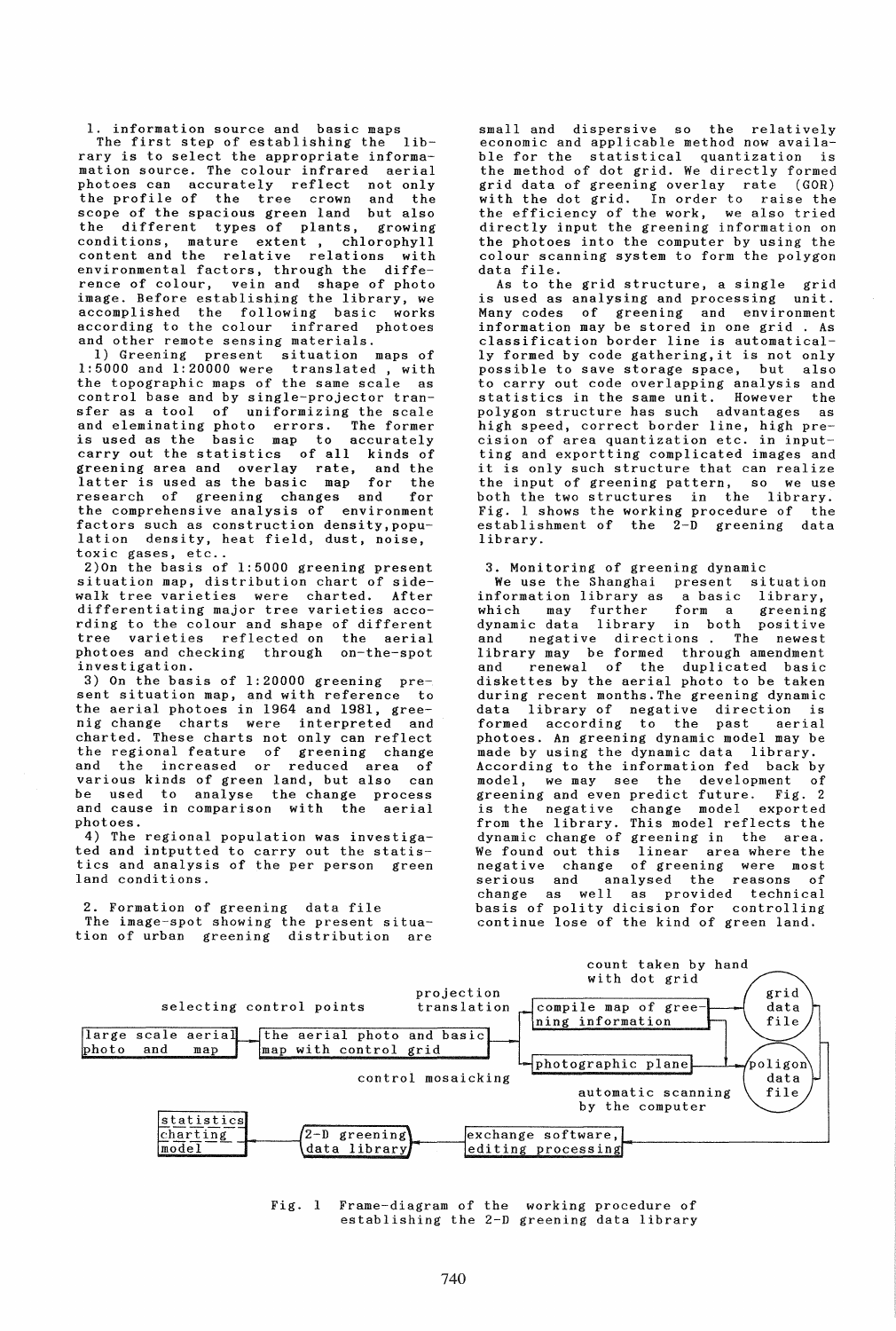

Fig.2 Negative change model of greeing in Yangpu Region of Shanghai

4.0utput functions of 2-D greening information library and model studies

This library has many analysis & output functions, such as data autozoning, statistical overlapping, proportionality, diffrence, analytical histogram, plane figure, ence, analytical mistogram, plane ligate,<br>stereoscopic view, data renewal, etc.. By steresscopic view, data renewar, etc.. by<br>using these functions, it is possible to export the statistical amount, such as the land area of various neighborhoods, greening overlay area and the area of sidewalk<br>trees, nurseries of young plants, public nurseries of young plants, public green land and special purpose green land, the green land area increased, decreased and greening change rate in the past 20 years and the green land area per person. It is also possible to directly export the geographic basic map of the whole city, geographic basic map of the whole city,<br>including administrative border lines, including administrative border major rivers and roads, greening function classification table,grid greening overlay rate chart and greening change rate chart, all kinds of statistical charts. It is worth mentioning particularly that by using these output functions of the library it is also possible to carry out a series of studies in greening models,for excample the hierarchical statistical histogram of GOR exported by the library is one of such models. The envelope line of this histogram is known as GOR frequency curve which may<br>be used to design the optimization of design the optimization greening quality in areas where the GOR is

Generally 2-D statistical quantity of<br>eening is used in the statistics of greening is used in the statistics of<br>urban\_greening\_quantity\_and\_assessment\_of urban greening quantity and assessment greening quality, i.e. the greening overlay rate and the greening area. However, 2-D statistical quantity cannot accurately and completely reflect the greening function and level. For excample, by using the 2-D statistical quantity, it is impossible to express the stratified distribution of arbor, bush, flower and grass, greening conditions of wall vertical greening, the mature conditions of arbor and bush, the mature conditions of arbor and bush, the<br>hight and crown closure of trees etc.. Therefore,analysis of greening environment and ecological effect only by 2-D greening statistical quantity is not accurate and complete enough. In particular in the past



Fig.3 Greening overlay rate (GOR) Curve of typical regions

basically reached, for excample the laying proportion and distribution of various kinds of green land. We think that the GOR frequency curve is a relatively perfect model in assessing greening overlay quality. The proposal of this model makes the assessment of greening quality develope from the simple digital statistics (area, GOR) to the stage of model assessment and brings about a leap in assessment method of greening quality. Take the curves of two regions of Shanghai for excample (see Fig.3 ). In the traditional simple analysis that considers only the GOR, it is considered that the greening quality of the two regions is similar or the quality of C region is slightly better than that of X. However, in model analysis, it is considered that the curve indexs of X region, from grade four to six,are higher and the index of grade one is lower those of C. This means that the greening quality norms of X such as greening popular rate, area of mature sidewalk trees etc. are higher. Namely, X has a better region greening quality. On the other hand,<br>in C, there are several large pieces of there are several large pieces of green land, such as the airport, zoo, etc. (as is shown at the suddenly narrowed end of the curve)and C has a relatively higher GOR so as to offset the disadvantage in greening popular rate.

# II. Survey of Urban Green Three-Dimentional Quantity and Establishment of Information Library

years the garden and greening department have accumulated a great deal of experimental data for greening micro environment and economic output. For excample, the per day amount of oxygen, removing dust,absorbing toxic gas of certain tree variety with certain diameter and hight, but these experimental value can hardly match the large scale 2-D surveying data of GOR. Therefore, these experimental value can only used for the analsis of small scale ecological effect in some areas. However as the ecological environment effect produced by greening is a complicated and comprehensive process in which the outside environment and internal conditions are constantly exchanged and the transmision toward outside environment is gradually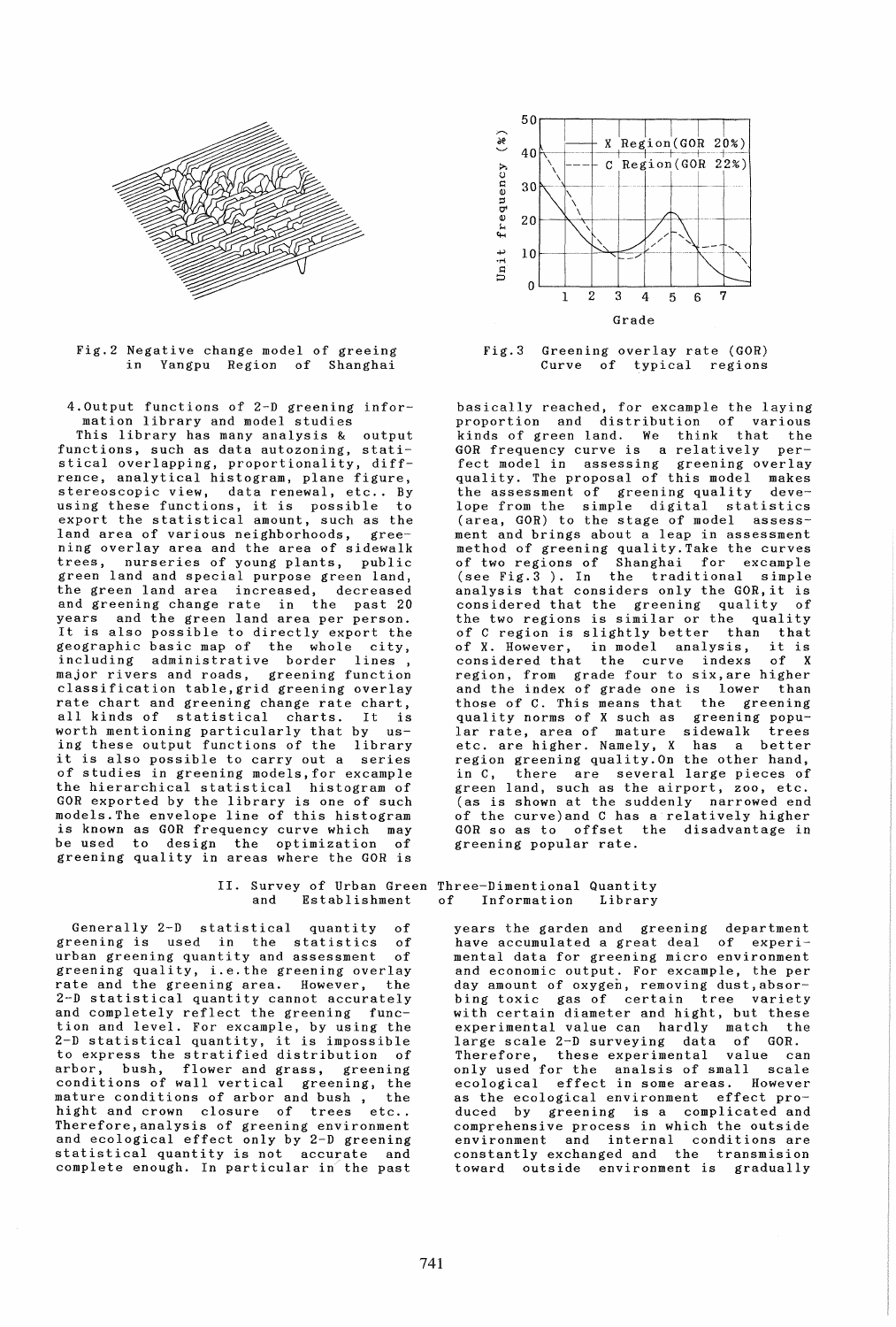taking place. That is why the mere estimation of the greening ecological environment effect of a certain area unavoidable has limination and one-sideness. In order to make the quantization assessment and analysis of greening quality more complete and to enable the above mentioned experimental value of micro greening effect to be used on a large scale so as to make the estimation of greening ecology effect and economic output be available errect and contract terms<br>for the whole city. We,on the basis of the<br>2-D greening statistical quantity, carry 2-D greening statistical quantity, carry out the investigation of the three dimentional quantity, i.e. green biological quantity (GBQ), and establish the 3-D GBQ information library. It will provide reliable basis for further rational preparation of greening plan,correct analysis of the relative relation between urban<br>greening and ecology environment and and ecology environment and quantization assessment of economic output and environment effect of greening.

1. Collection of tree variety sample and establishment of GBG model

In order to establish the interpretation mark of tree variety and explore the relative relation between the the crown diameter, hight and volume, we actually collect the sample value of 50 types of arbor and bush.In each type,we collect 40-50 samples from different areas of the city. The sample value of each sample includes hight and diameter of stock and crown, etc..<br>Regression analysis is done by the compu-Regression analysis is done by the ter according to these sample value. In analysis, we find that in the caculation equation of the crown volume, the crownhight and crown-diameter are two dependent parameter. That is, when the variety is determined, crown-diameter and crown-hight have certain relative relation, As long as one is known, the other can be caculated by this equation. This makes it possible for us to simplify the measurement of 3-D quantity so that it may be done on the 2-D plane. According to this idea, we continue

the regression caculation to get the relative relations of crown-diameter to volume of many types of arbor and bush.In this way, after interpreting the tree variety and number of plants on the photo, we may caculated the GBQ.For excample the following is the relative equation of crown-diameter (D) to crown-volume (V) of cinnamon caphora in Shanghai, which is established on the basis of the regression of sample value of 50 samples.

 $V = 103.01$  D - 555.17

According to the analysing result of actual samples, with the principle of not only making tree variety have universal nature, but also making it easy to interpret the aerial photo and to code, we divide the greening plant varieties into 14 catagories. Then we combine the equations of these 14 categories and the inquiry program with the three codes of the number of trees, crown-diameter and tree variety as the indix, that is, establish the so-called function block of GBQ statistical model. The function block is the core of the GBQ information library, the quality of the block is vital to the accuracy of GBG statistics.

2. Establishment of GBG information library and output function

The basic form of the GBQ information<br>brary is still mainly grid type . The library is still mainly grid type .<br>basic map to establish the library basic map to establish the library is<br>subregional 1:5000 greening present  $subregional$  1:5000 sabregrend ricess greening presence lcmxlcm (actually 50mx50m) is drawn out as the basic unit to collect data. The coding method, file form and structure of this library are exactly the same as those of the 2-D GOR data library. This will ficialitate the interchangeable visit between the two libraries, relative analysis and image overlapping. It can also avoid certain work.



establishing the *3-D* GBG information library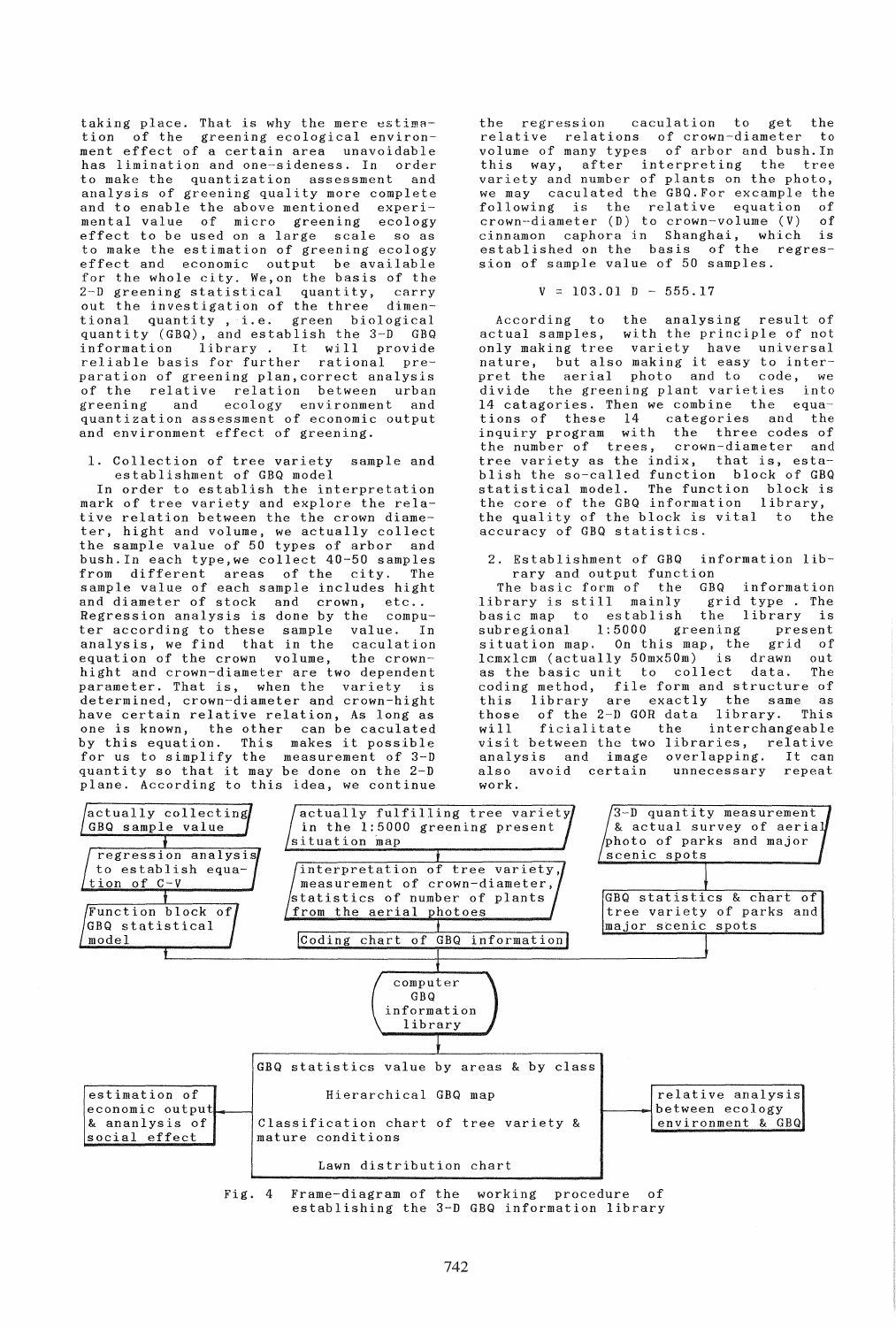

(a) GBG chart

(b) GOR chart

Fig. 5 Greening overlay rate (GOR) and green biological quantity (GBG) chart of a small experimental zone in the southwest of Shanghai

On the aerial photo, we provid a lcmxlcm grid which is in conformity with that on the map.After interpretation of the aerial photo, four codes are programmed in each unit, namely the number of plants, average crown-diameter, tree variety code and lawn area and these codes are directly marked on the related grid to make up the so-called "GBG information coding chart".

Fig.5 is a comparison between the greening overlay rate and GBQ of a small<br>experimental zone. It shows that although the GBQ and greening overlay rate are closely related, the dimension-grade of the GBQ is greatly variable in the lawns, bushes and woods, where the greening overlay rate are identical. This variation must be relative with the difference in environment effects between these types of green land. That is to say, the analysis of the greening ecological environment

effect and the estimation of the economic output by GBQ information have better relativeness and higher accuracy than by greening overlay rate.

Chart 4 shows the working procedure of the establishment of GBG information library.This library has the major output functions of carrying out statistics of GBQ by region and by class and charting GBQ map. If statistics are done only for the GBQ of evergreen plants, the winter GBQ of the city may be given so as to compare the environmental difference of the city between winter and summer.If the experimental valuen of the greening micro enviromental effect of certain area is inputted, analysis of the greening environmental ecology effect of the regions or the whole city and quantitive estimation of the greening economic output of the whole city may be carried out.

### III. Establishment of Management Information Library of Special Greening Areas

Both the above mentioned 2-D GOR data library and 3-D GBQ information library belong to macro library with medium scale (unit size: 50mx50m). They are mainly used in the macro planning management of urban greening and analysis of greening ecological environment of large areas. However, this kind of information library appears to be too rough for some of the special greening areas where the plant varieties are rather complicated such as parks, some of the street gardens and major scenic spots.In view of this,we carry out experiment for the establishment of the management information library with large scale<br>of such special greening area. Compared of such special greening area. Compared of sach special greening dica. compared<br>with the above mentioned two libraries, this type of management library with large scale lays more emphasis on the micro garden view planning and horticultural technology management, for excample it technology management, for excample it<br>stores such information related with the garden landscape and horticultural technology,as name of a certain plant,coordinate of tree stock, standing conditions, time of planting (tree age), crown diameter,

crown shape, stock diameter, blossom period, fruitbearing period etc.. One may inquire and take out the related greening information of the greening areas managed by means of dialogue on the computer screen and may see the landscape effect of plant<br>group from different angles to take group from different angles screen-type garden landscape designing and planning and may see the entire planning effect of the district greening.

1. Preparation of plant distribution map and collection of plant information

The experiment of the establishment of large scale management information library of special greening areas is started from<br>Shanghai Botanical Garden and Great View Shanghai Botanical Garden and Great. Garden. The library of Shanghai Botanical Garden emphasizes horticultural technology management. The information includes types of plant, standing conditions, time of planting and growth situation and so on. The library of Great View Garden emphasizes garden landscape planning. The information stored and output functions include layout and structure of whole garden,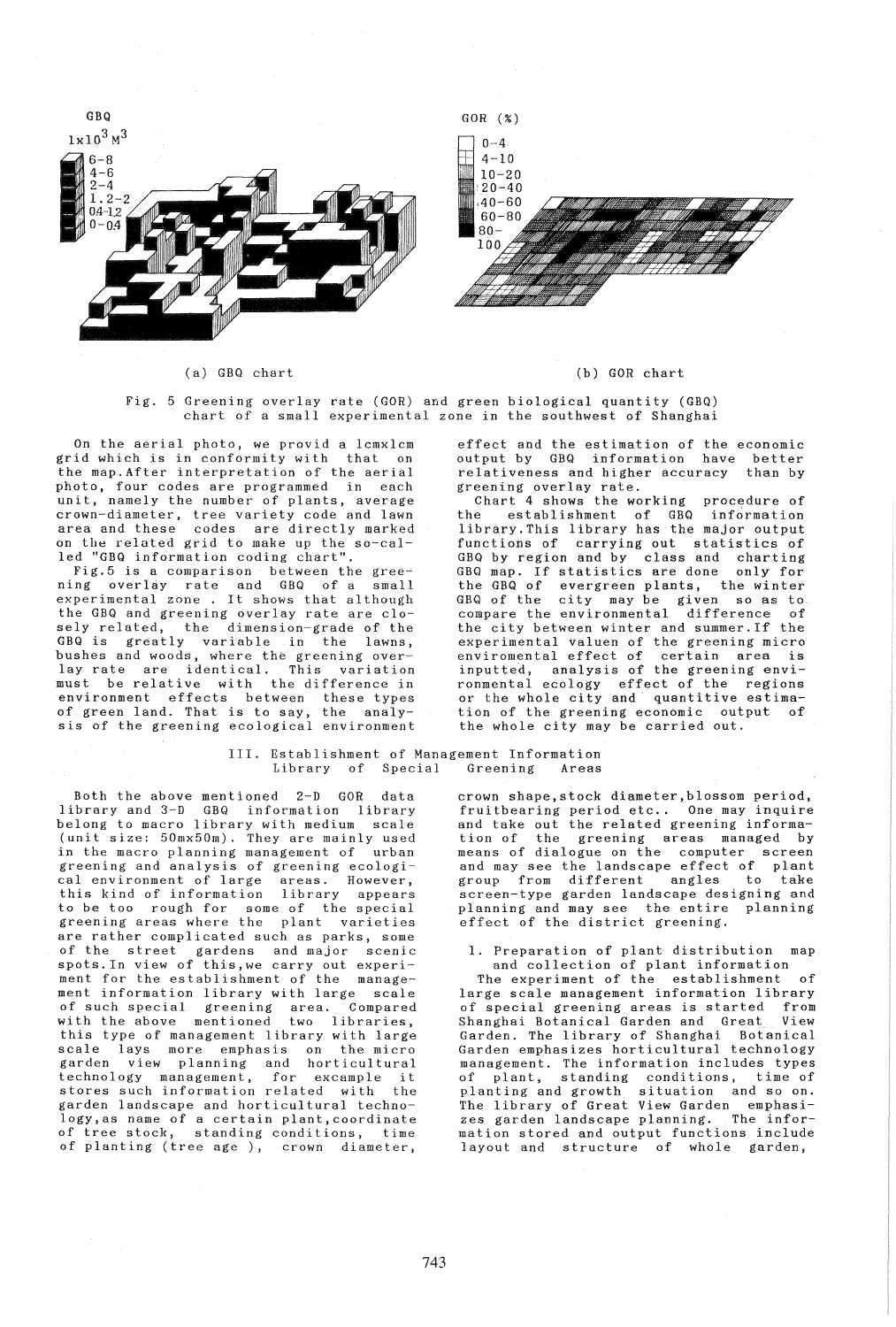selection of best view angle, drawing of three dimensional landscape view, etc.. In the following, we will cite the management information library of Shanghai Botanical Garden as an excample to introduce the method of establishing the management information library of special greening areas.

Shanghai Botanical Garden is the largest urban botanical garden in our country. It occupies an area of 800,000 square meters and has nearly 200 varieties of plants, including almost all the typical plant varieties in the southern cities of our country. It is a comprehensive garden that combines horticultural research, planting and sales and sight seeing. That is the reason why the management work is rather complicated.

In order to meet the accuracy requirement for the screen designing and mapping, the center of the tree stock has to the center of the tree stock has to<br>have a correct coordinate in the library. Thus we place the control network and prepare the plant distribution map according to the measurement accuracy requirement for the 1:500 scale map.

First we place the city grade 3 traverse and spur traverse on the main roads of the garden. The all distance on the garden is measured by steel rule. Then we punctuate the control points on the aerial photoes and map board and at the same time,actually investegate outstanding trees, independent trees, rare trees and ancient trees and mark them on the aerial photoes. We correct the photo errors by these control points and translate the investigation result to the map board. At the same time we draw out the overlay scope of arbor and bush crowns, water, roads and buildings to make a plant distribution map. According to the aerial photo interpretation, actual investigation and garden archives, we further divide smaller and more simple arbor and bush groups in the overlay scope of arbor and bush crowns,and then investigate and record the name, standing conditions, time of planting, stock diameter, crown shape of outstanding trees and arbor and bush groups. At the same time, we draw out

kilometer grid according to the control points. Then we further sub-divide them to lOmxlOm grid to measure and mark the GOR and GBQ etc. in each grid, before charting the so-called " plant information chart", which is the main basis for establishing the library. In those areas where accurate garden designing is necessary, the method of actually placed building square grid may be used to actually measure the data to be directly inputted into the computer.

2. The establishment of management infor-<br>mation library of special greening mation library of special greening areas and output functions

Based on the plant information chart, the two input forms namely grid and poligon are used. For the grid-type GOR and GBQ data the grid-type input form is used. As to other point-and-line-form objects and square image, poligon-type input form is used. When certain software for inquiry, display, amendment, drawing is provided on the basis of geographical information package , the greening management information library for this special area is preliminarily completed. The working procedure of establishing the library is shown in Fig.6.

Through connecting the control network between the garden's and the whole city's, we make the plane coordinate of the mana-<br>gement information library of various information library of various special greening areas be the same as the coordinate of the greening information library of the whole city, and adopt the the uniform codes. In this way each management information library may be inla#d in the 2-D GOR data library or 3-D GBO information library at any time.

In the subsystem of horticultural technology management, a number of charts of the standing conditions, GOR, GBQ, growth case of the said special areas may be charted by means of some drawing software. And in the subsystem of garden landscape designing, the techniques such as amplification of sub-region, screen wandering may be used to display the landscape or image. Use may also be made of visual enlightening technique to imitate the situation in



Fig. 6 Frame-diagram of the working procedure of establishing the management information library of special greening areas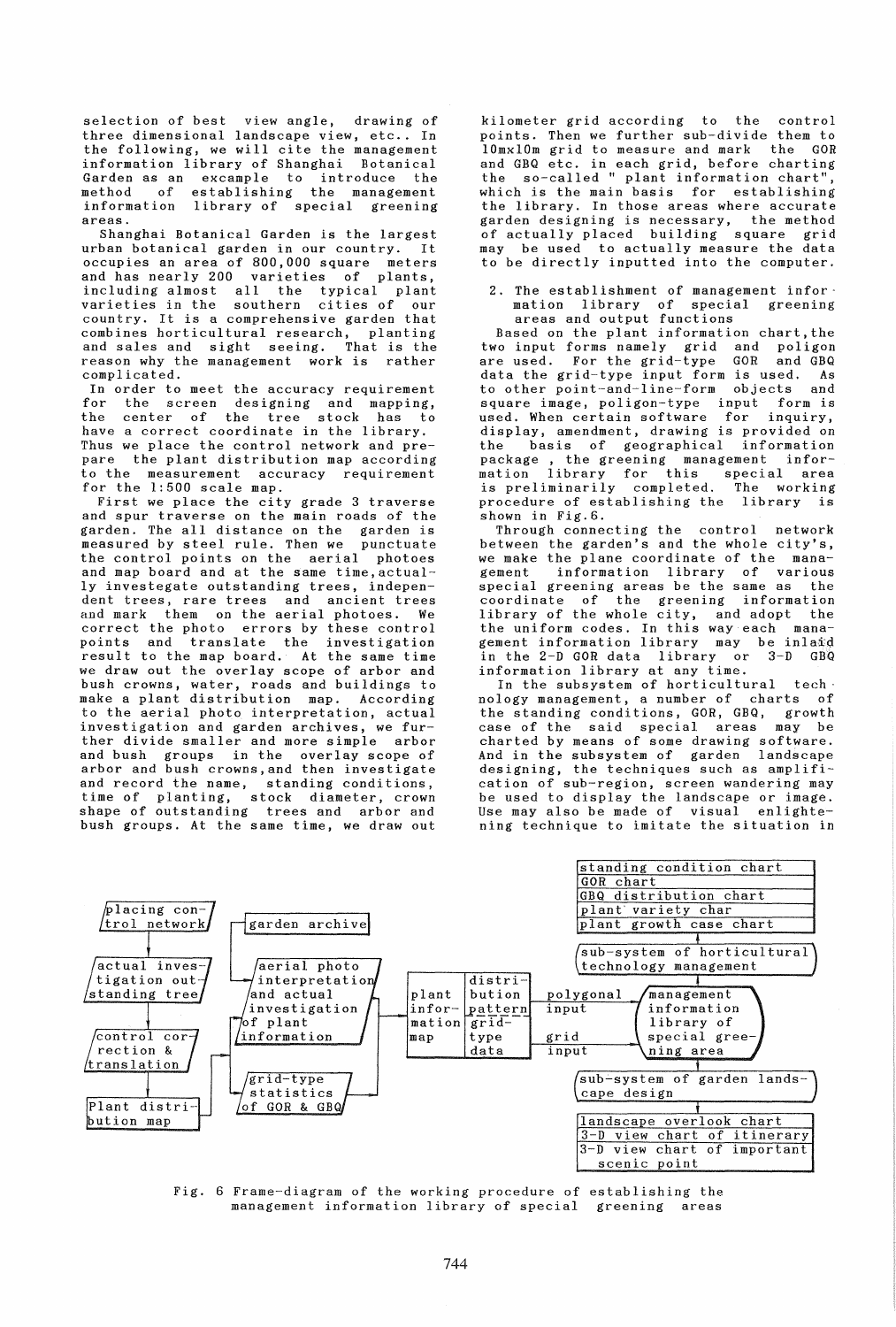which an inquirer is passing through the garden.We are considering further adopting experet system to select,revise and reject various designing proposal provided by the

computer through screen dialogue, and to feed back the revision into the knowledge base so as to further improve the landscape designing function of the expert system.

IV. Reseach on the Relativeness between Urban Environment

To further study the relativeness between greening and ecology environment,<br>we input some environment quantization some environment information that is related to greening into the computer as the environment sub-<br>library of greening data / information library of greening data / information These environment quantization information includes such sample values as population of the area,construction volume rate, type of surface touching with atmospher, heat radiation temperture, noise, toxic gases, chlorophyll content,etc .. The following are two analysis excamples. excample 1 analyses the influence of greening on urban heat field. Excample 2<br>analyses the counter-action of urban the counter-action of urban environment on greening.

Excample 1. Reseach on the relativeness between urban greening and heat radiation field

As the surface touching with atmospher of the city has different physical structures, the heat radiation features are different. We match the heat scanning data of the TM heat image with the typical information of the surface touching with atmospher and then carry out relative analysis of the radiation temperature of various types of the surface touching with atmospher to get the following regression equation:

- $Y = 28.26671 + 4.7966$  b 6.1044 w<br>+ 0.6549 g + 7.0997 c + 4.2719 t
- In this equation,
- $Y$  -- macro radiation temperature
- b -- building volume rate
- $w$  -- water area rate
- $g$  -- greening overlay rate
- c -- area rate of cement surface<br>t -- area rate of roof tile
- t -- area rate of roof tile<br>It can be see from the equation that in

all kinds of earth surface structures, the coefficient of "g" is the lowest and is lower than those of other items by one order of magnitude. This means that if the urban greening overlay rate is increased ( g value is increased), proportion of all kinds of earth suface structures will be smaller correspondingly, that is if b, c, t become smaller correspondingly, the Y value will be smaller too. i.e. the radiation temperature value will be smaller.This shows both the evaporation effect of green plant which will consume tion energy and anti-greenhouse-effect of green plant which is caused when green plants absorb much carbon dioxide.Both the two effects have the physical function of adjusting the temperature near the earth. This kind of physical function is also proved in Fig. 7. Fig. 7 is a GOR chart of Shanghai and an overlapping isotherm chart which is obtained from the TM heat It can be seen from the figure that the radiation temperature of Shanghai heat radiation field is in negative relation to the GOR. The low isotherm areas of the heat radiation field all lie in high GOR areas,which are the areas of old-style garden residences and consulate areas. In<br>the meanwhile, they belong to low the meanwhile, they belong to



Fig. 7 Overlapping chart of greening information and radiation heat field of Shanghai